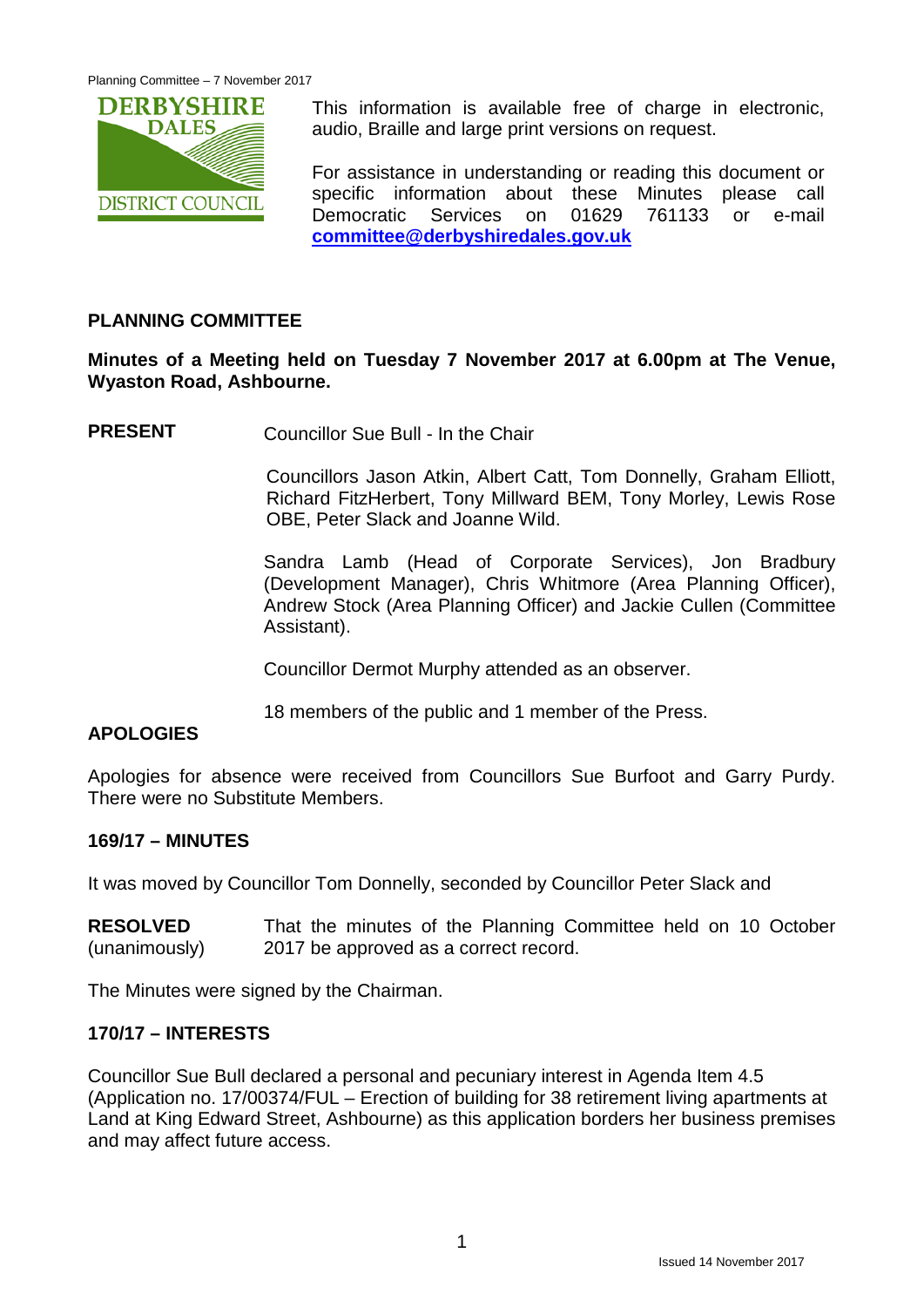(unanimously)

Councillor Lewis Rose OBE declared a pecuniary interest in Agenda Item 4.7 (Application no. 17/00835/FUL – Change of use from C2 (Residential Institution) to B1a (Offices) at St Mary's Nursing Home, Painters Lane, Ednaston), as his firm acted for the Applicant.

Cllrs Bull and Rose were not present during discussion and voting of these respective items.

#### **171/17 – APPLICATION NO. 17/00664/FUL – ERECTION OF BUILDING TO FORM A DEPENDENT RELATIVE UNIT AND GARAGE AT BROOKLANDS, BROOK FARM, THE SQUARE, BOYLESTONE**

The Committee visited the site prior to the meeting to allow Members to appreciate the site and context.

In accordance with the procedure for public participation Mr Russell King, Mr James Tomkinson and Mrs Marlene Elliott (local residents) and Mr Simon Elliott (Applicant) spoke in favour of the application.

It was moved by Councillor Tony Morley, seconded by Councillor Tony Millward BEM and

**RESOLVED** 1. That planning permission be granted for the following reason:

## Reason

That the increased height and glazed elements of the development are not sufficiently incongruous so as to conflict with Local Plan Policies SF4, SF5 and part of H3. As such it is considered that the harm to the setting of this former farm group is modest weighed against the necessity for a dependent relative's unit and the benefits of the scheme consequently outweigh any conflict with Local Plan policy.

2. That delegated authority be given to the Development Manager to secure appropriate Conditions, including specifying appropriate building materials to be used; approval of design elements; and occupancy restrictions.

It was noted that no S106 contribution was warranted under the circumstances because the proposed building was associated with the main dwelling.

## **172/17 – APPLICATION NO. 17/00876/OUT – ERECTION OF A DWELLING AND GARAGE WITH ACCOMMODATION IN THE ROOF SPACE AT LAND AT ASHMORE COTTAGE, DERBY ROAD, DOVERIDGE**

The Committee visited the site prior to the meeting to allow Members to appreciate the proposal in the context of its surroundings.

In accordance with the procedure for public participation Mrs Rachel Golding (Applicant) spoke in favour of the application.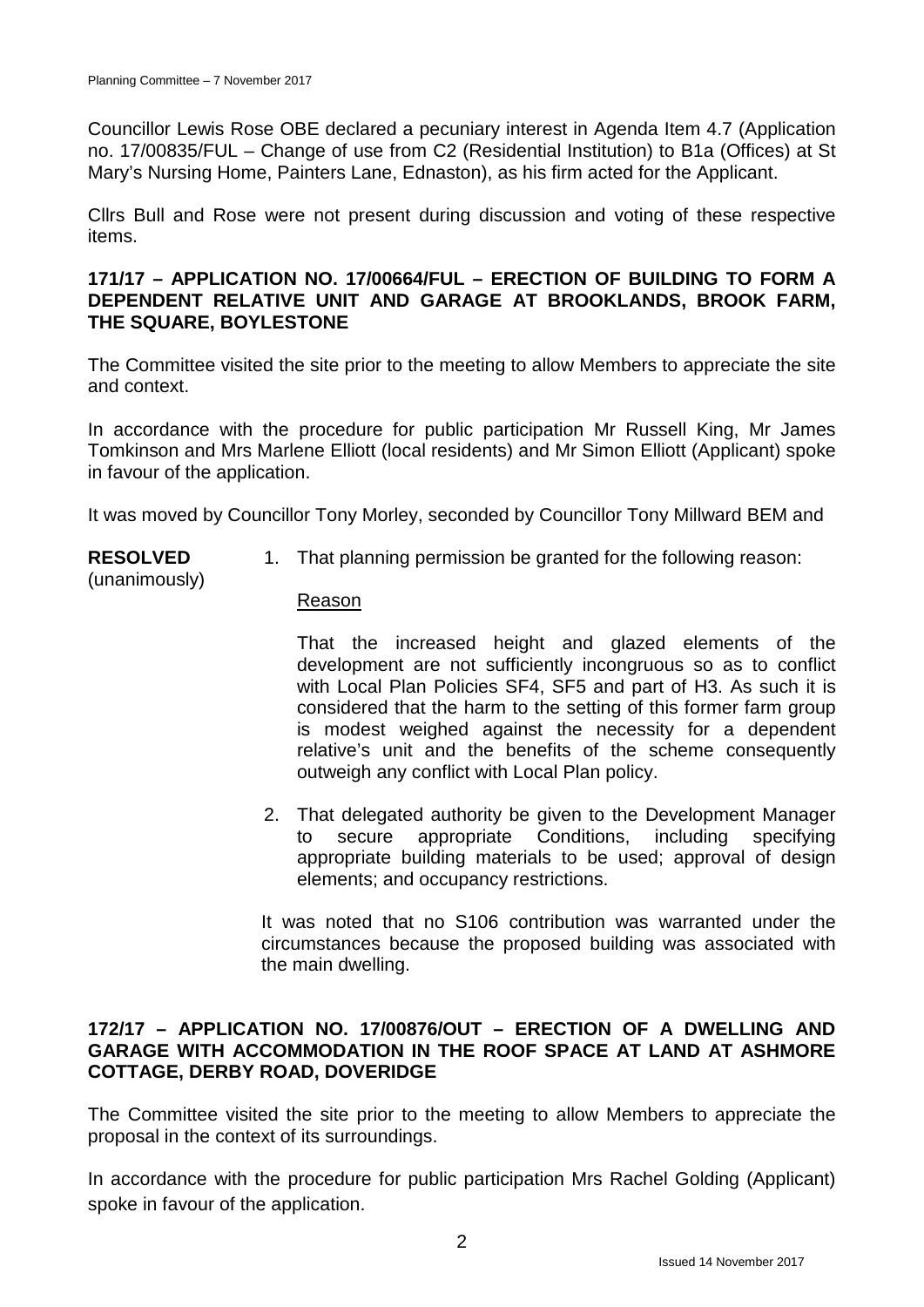It was moved by Councillor Peter Slack, seconded by Councillor Albert Catt and

**RESOLVED** 1. That planning permission be granted for the following reason(s):

#### Reason

Taking into account that the proposed development will be in the garden of the property, which is surrounded by industrial development at the rear and a bund and planting to the North, it is considered that on balance although the proposed development is outside the Settlement Framework Boundary it would not lead to a significant encroachment into the countryside. As such the benefits of this development are considered to outweigh the harm and any conflict with development plan policies.

**Voting:**

2. That delegated authority be given to the Development Manager to liaise with the Applicant in respect of appropriate Conditions.

| For                | 10 |
|--------------------|----|
| <b>Against</b>     |    |
| <b>Abstentions</b> | O  |

The Chairman declared the motion carried.

## **173/17 – APPLICATION NO. 17/00839/FUL – PROPOSED ELECTRICITY GENERATION AND STORAGE FACILITY AT TWIN OAKS, YELT LANE, DOVERIDGE**

This item was withdrawn.

## **174/17 – APPLICATION NO. 17/00910/FUL – CONVERSION OF STEEL FRAMED BARN TO DWELLING – REVISED SCHEME OF CONVERSION INCORPORATING SECONDARY STRUCTURAL ELEMENTS, AMENDMENTS TO EXTERNAL APPEARANCE AND INSTALLATION OF SEWAGE TREATMENT PLANT AT BARN 1, WALLANDS FARM, BRASSINGTON**

The Committee visited the site prior to the meeting to allow Members to consider the extent of rebuilding required and the impact of the development on the local environment.

Correspondence received after publication of the Agenda was distributed at the meeting. This comprised representations from a local resident, and advice relating to a statement to the Chair and Members of the Planning Committee that had been circulated prior to the meeting, clarifying a number of points in the Officer's report. This was attached as Appendix 1 to the Late Correspondence sheets.

In accordance with the procedure for public participation Mr Jonathan Jenkin (Agent) spoke in favour of the application.

It was moved by Councillor Lewis Rose OBE, seconded by Councillor Richard FitzHerbert and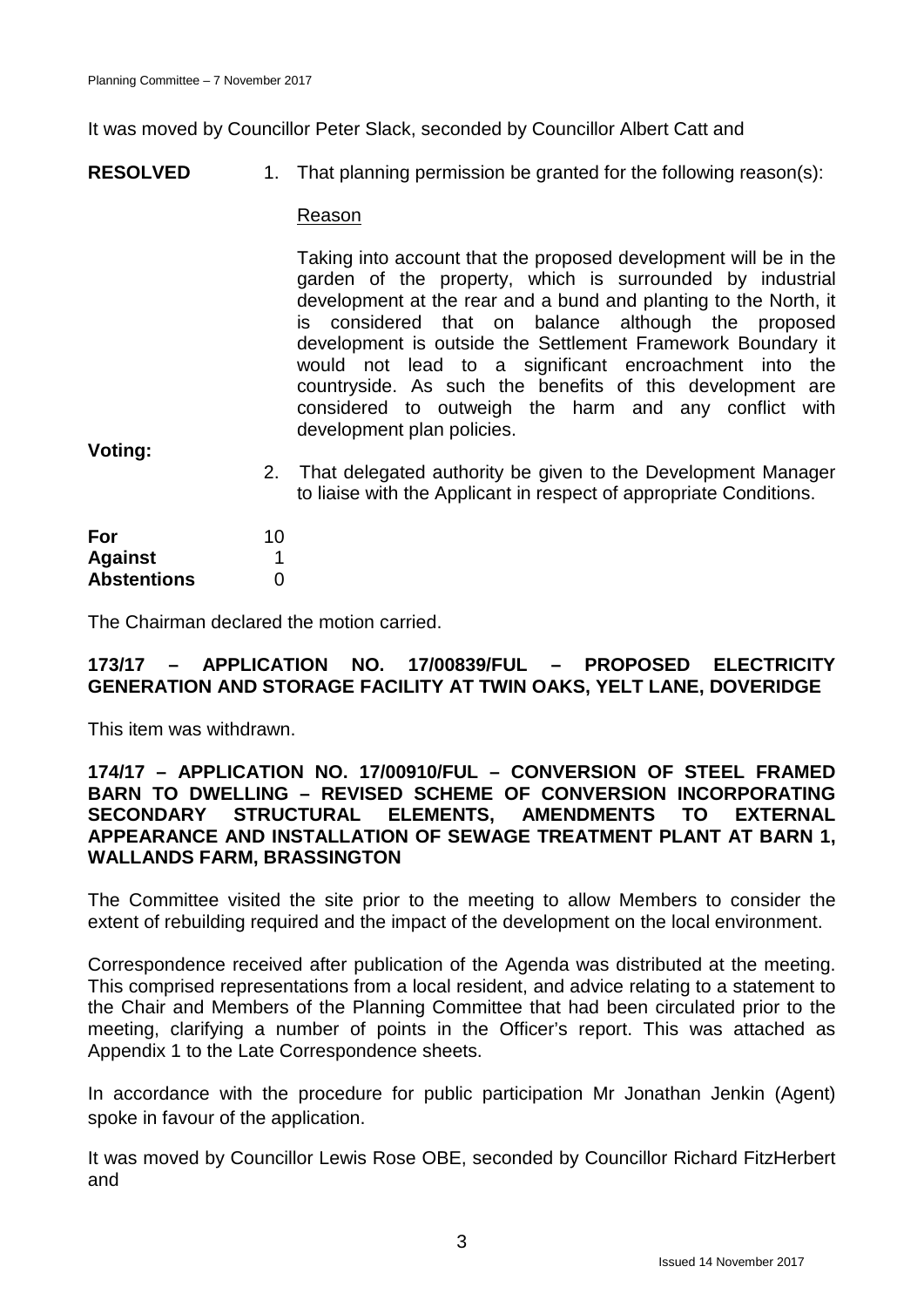#### **RESOLVED** 1. That planning permission be granted for the following reason(s):

Reason:

Having regard to the previous Prior Notification Permission to convert this building, if the scheme were completed to reflect that Prior Notification, notwithstanding the unauthorised works, it was considered that this development, alongside the second barn conversion on site would enhance the surroundings of the site albeit in open countryside. As such the benefits of the development would thus outweigh any harm.

**Voting:** 2. That delegated authority be given to the Development Manager to secure appropriate Conditions to secure conversion in line with the Prior Notification previously granted.

| For                | 8 |
|--------------------|---|
|                    | 3 |
| <b>Against</b>     | O |
| <b>Abstentions</b> |   |

The Chairman declared the motion carried.

## **175/17 – APPLICATION NO. 17/00374/FUL – ERECTION OF BUILDING FOR 38 RETIREMENT LIVING APARTMENTS AT KING EDWARD STREET, ASHBOURNE**

Councillor Albert Catt took the Chair for this item.

The Committee visited the site prior to the meeting to allow Members to assess the proposal in its context.

Correspondence received after publication of the agenda was distributed at the meeting. This comprised comments received from the Local Highway Authority, and a note advising that since the Committee report was written further discussions had occurred between the Applicant and the District Valuer regarding the viability of the scheme, resulting in an offer of £145,000 contribution towards affordable housing provision. Subject then to the Applicant entering into a unilateral undertaking (S106 Agreement) for financial contributions of £130,500 towards affordable housing provision and £14,500 towards General Practices locally as requested by the CCG, an amended Recommendation had been proposed, such that planning permission be granted subject to conditions covering those matters listed in the late correspondence (and set out in the Resolution hereunder).

In accordance with the procedure for public participation Cllr Sandra Spencer (Ashbourne Town Council) spoke against the application and Ms Kim Langford (Agent) spoke in favour of the application.

It was moved, as amended, by Councillor Lewis Rose OBE, seconded by Councillor Jason Atkin and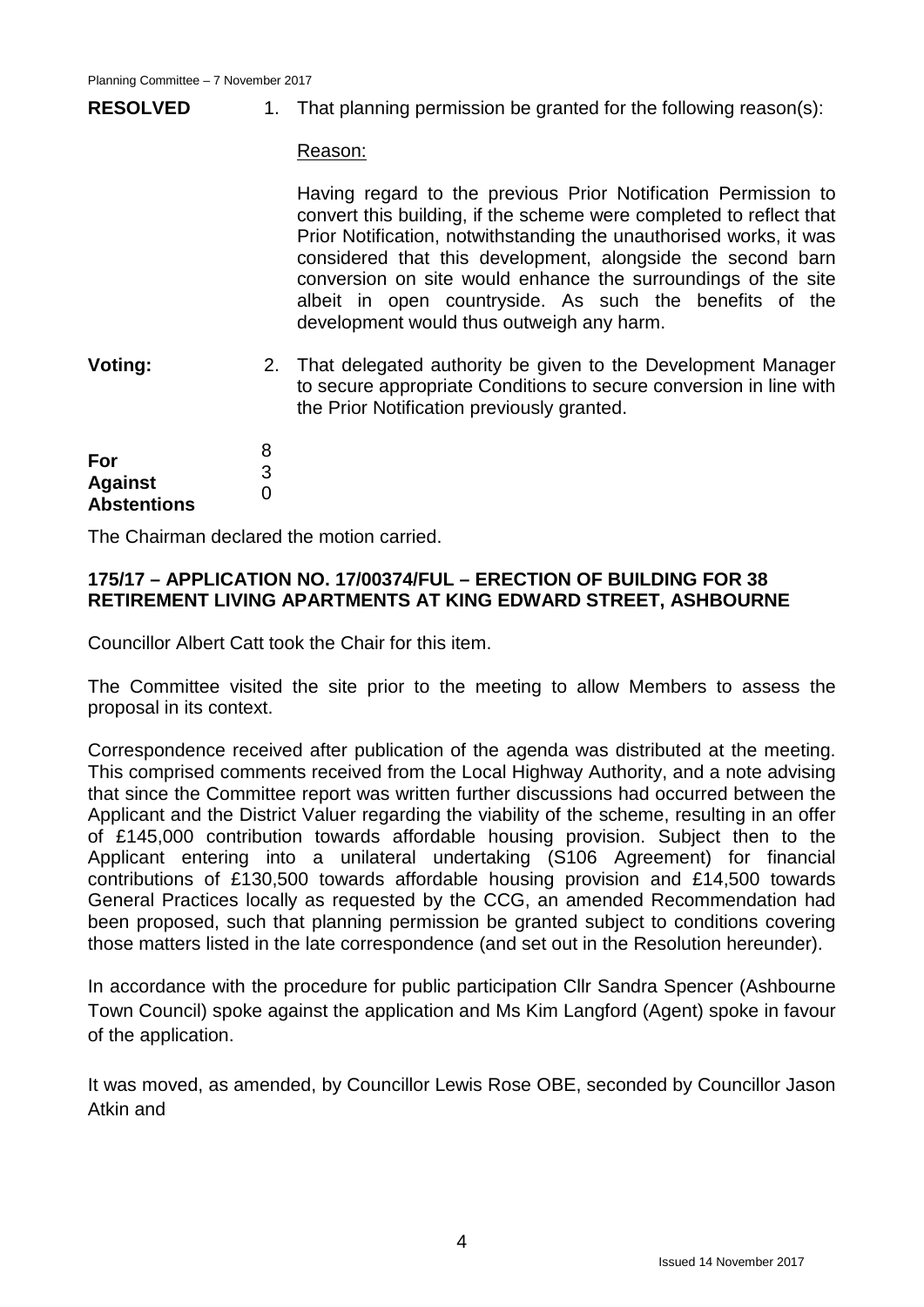- **RESOLVED** That subject to the Applicant entering into a unilateral undertaking (S106 Agreement) for financial contributions of £130,500 towards affordable housing provision and £14,500 towards General Practices locally, delegated authority be given to the Development Manager to grant planning permission and secure appropriate conditions, including those set out below:
	- 1. Time limit
	- 2. Highway matters
	- 3. Materials
	- 4. Landscaping
	- 5. Site storage during construction
	- 6. Hours of operation during demolition and construction
	- 7. Site contamination assessment and remediation
	- 8. Site drainage
	- 9. Flood Risk Assessment compliance
	- 10. Ecological enhancements
	- 11. Written scheme of archaeological investigation
	- 12. Designing out crime
	- 13. Age restriction on occupancy

| For                | 9 |
|--------------------|---|
| <b>Against</b>     |   |
| <b>Abstentions</b> | O |

**Voting:**

The Chairman declared the motion carried.

#### **176/17 – APPLICATION NO. 17/00381/OUT – ERECTION OF COMMERCIAL UNITS FOR B1(a), B1(c) AND B8 USE AT FIELD NORTH OF GP PRODUCE, THE HILL, CROMFORD**

Councillor Sue Bull took the Chair.

Councillor Graham Elliott left the meeting at 7.49pm prior to discussion of this item.

In accordance with the procedure for public participation Mr Roger Yarwood (Agent) spoke in favour of the application**.**

It was moved by Councillor Richard FitzHerbert, seconded by Councillor Tom Donnelly and

**RESOLVED Voting:** That this Application be deferred to enable the Committee to visit the site to consider the issues raised in the Officer's report, including landscaping and the provision of adequate drainage.

**For Against Abstentions** 9  $\Omega$ 1

The Chairman declared the motion carried.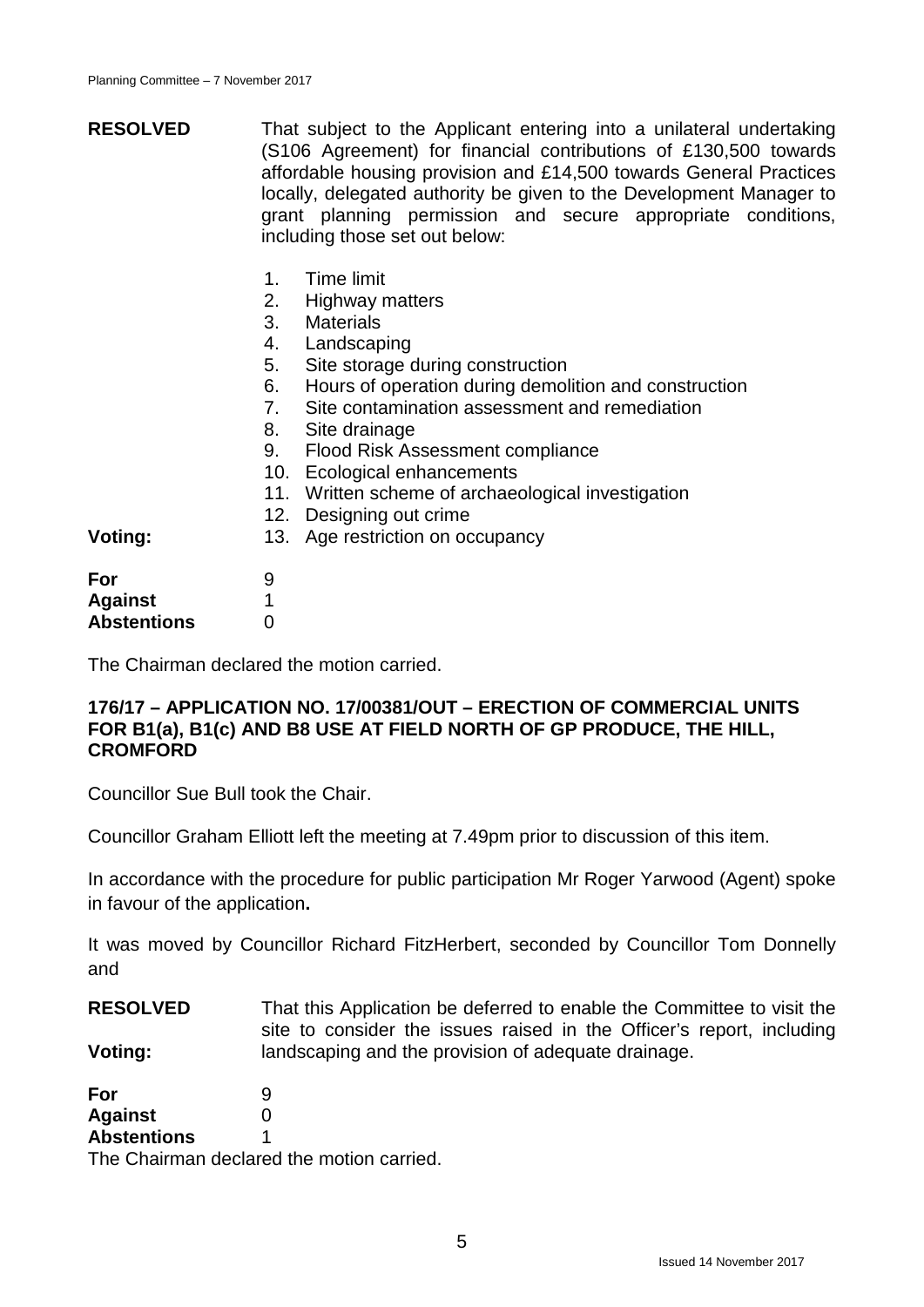## **177/17 – APPLICATION NO. 17/00835/FUL – CHANGE OF USE FROM C2 (RESIDENTIAL INSTITUTION) TO B1(a) (OFFICES) AT ST MARY'S NURSING HOME, PAINTERS LANE, EDNASTON**

Councillor Lewis Rose OBE left the meeting at 8.02pm prior to discussion of this item.

Correspondence received after publication of the agenda was distributed at the meeting. This comprised a summary of representations received from the occupants of The Lawn.

In accordance with the procedure for public participation Ms Patricia Laughlin and Mr Keith Palmer (local residents) commented on the application, with particular regard to the secondary access and the reinstatement of Recommendation 4 in the Officer's report, which was considered redundant based on the Highway Authority's comments.

In light of the speakers' comments, it was felt that Condition 4 should be re-worded to incorporate a traffic management plan.

It was moved by Councillor Albert Catt, seconded by Councillor Joanne Wild and

**RESOLVED** That this Application be deferred to allow the Committee to visit the site to gain a better understanding of the secondary access.

| For                | 4 |
|--------------------|---|
| <b>Against</b>     | 5 |
| <b>Abstentions</b> | O |

The Chairman declared the motion defeated.

It was then moved by Councillor Tony Millward BEM, seconded by Councillor Tom Donnelly and

**RESOLVED** That planning permission be granted subject to the conditions set out in the report, including the reinstatement of Condition 4 as amended to incorporate a traffic management plan.

| For                | 5 |
|--------------------|---|
| <b>Against</b>     | 2 |
| <b>Abstentions</b> | 2 |

The Chairman declared the motion carried.

#### **178/17 – INFORMATION ON ACTIVE AND CLOSED ENFORCEMENT INVESTIGATIONS**

Councillor Richard FitzHerbert left the meeting at 8.25pm prior to discussion of this item.

It was moved by Councillor Tony Millward BEM, seconded by Councillor Joanne Wild and